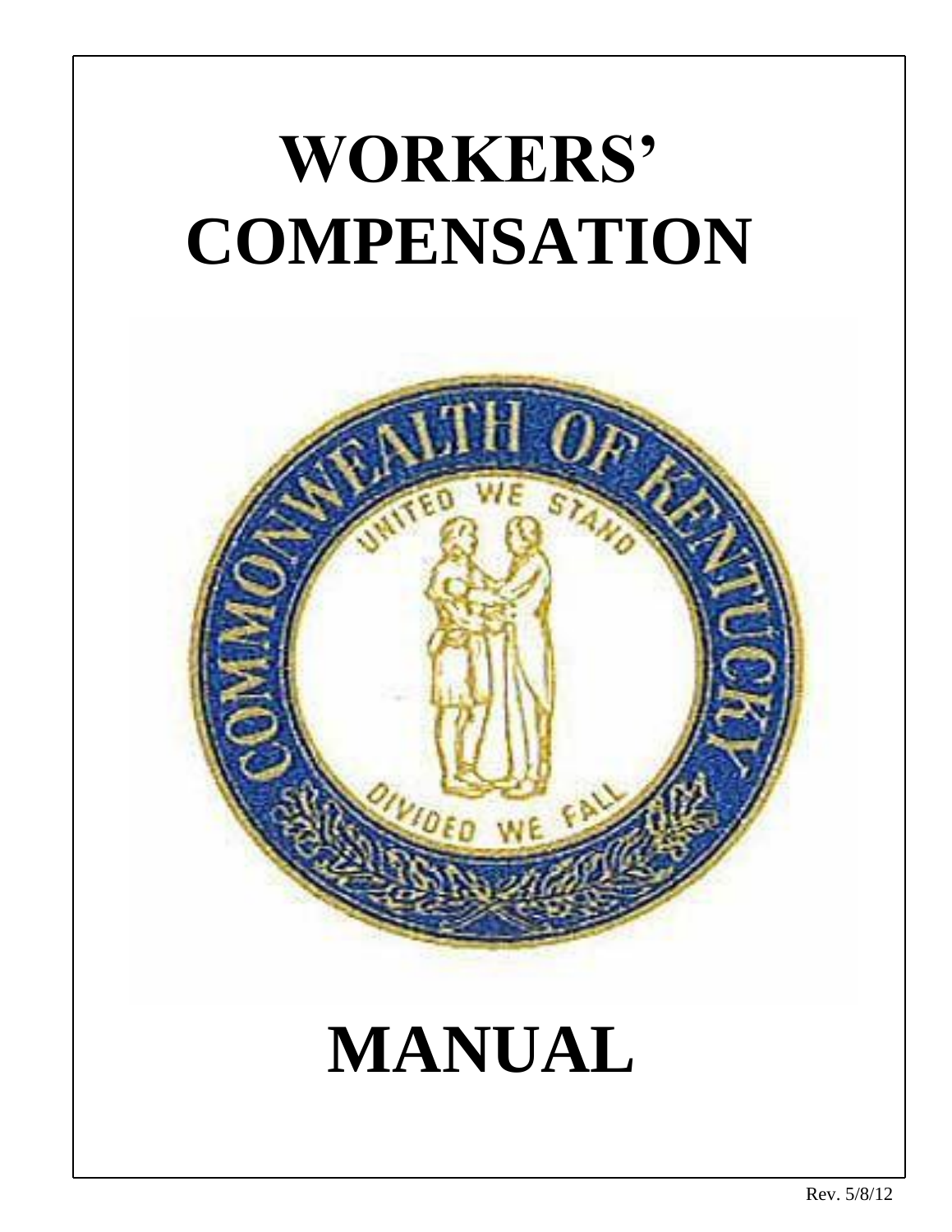#### **WORKERS' COMPENSATION MANUAL**

This Workers' Compensation Manual is for all Coordinators responsible for reporting workers' compensation claims and any information pertaining to these claims under the Commonwealth of Kentucky Workers' Compensation Self-Insurance Program. The manual is available online or by email. Every Coordinator should make sure all agency personnel working with workers' compensation has this manual available to comply with the WC Program procedures. Go to:<http://personnel.ky.gov/> for more information.

#### **SECTION 1 – ADMINISTRATION**

| Workers' Compensation Law                  | $1 - 1$ |
|--------------------------------------------|---------|
| <b>State Workers' Compensation Program</b> | $1 - 1$ |
| Eligibility                                | $1 - 2$ |

#### **SECTION 2 – BENEFITS**

| Medical                                                 | $2 - 1$ |
|---------------------------------------------------------|---------|
| <b>Temporary Total Disability</b>                       | $2 - 1$ |
| <b>Permanent Partial Disability</b>                     | $2 - 2$ |
| <b>Permanent Total Disability</b>                       | $2 - 2$ |
| Death and Burial                                        | $2 - 3$ |
| Workers' Compensation Temporary Total Disability Checks | $2 - 3$ |
| Rehabilitation                                          | $2 - 3$ |
| Return To Work Program                                  | $2 - 4$ |

#### **SECTION 3 – PROCEDURES FOR FILING FORMS**

**To obtain forms go to:**

#### **<http://personnel.ky.gov/benefits/workerscomp/default.htm>**

| First Report of Injury (IA-1) Form                     | $3-1$   |
|--------------------------------------------------------|---------|
| First Report of Injury (IA-1) Signature Page           |         |
| <b>Medical Waiver and Consent Form</b>                 | $3-2$   |
| Workers' Comp. Temporary Prescription Services ID Form | $3-2$   |
| Loss Time and Return to Work Form                      | $3-2$   |
| Accumulated Leave – Workers' Compensation Form         | $3-2$   |
| <b>Report of Medical Status</b>                        | $3 - 3$ |
| <b>Reimbursement Form</b>                              | $3 - 3$ |
| Average Weekly Wage Form                               | $3 - 3$ |
| Workers' Compensation Notice                           | $3-4$   |

#### **APPENDIX**

| Definitions | $A - I$ |
|-------------|---------|
|-------------|---------|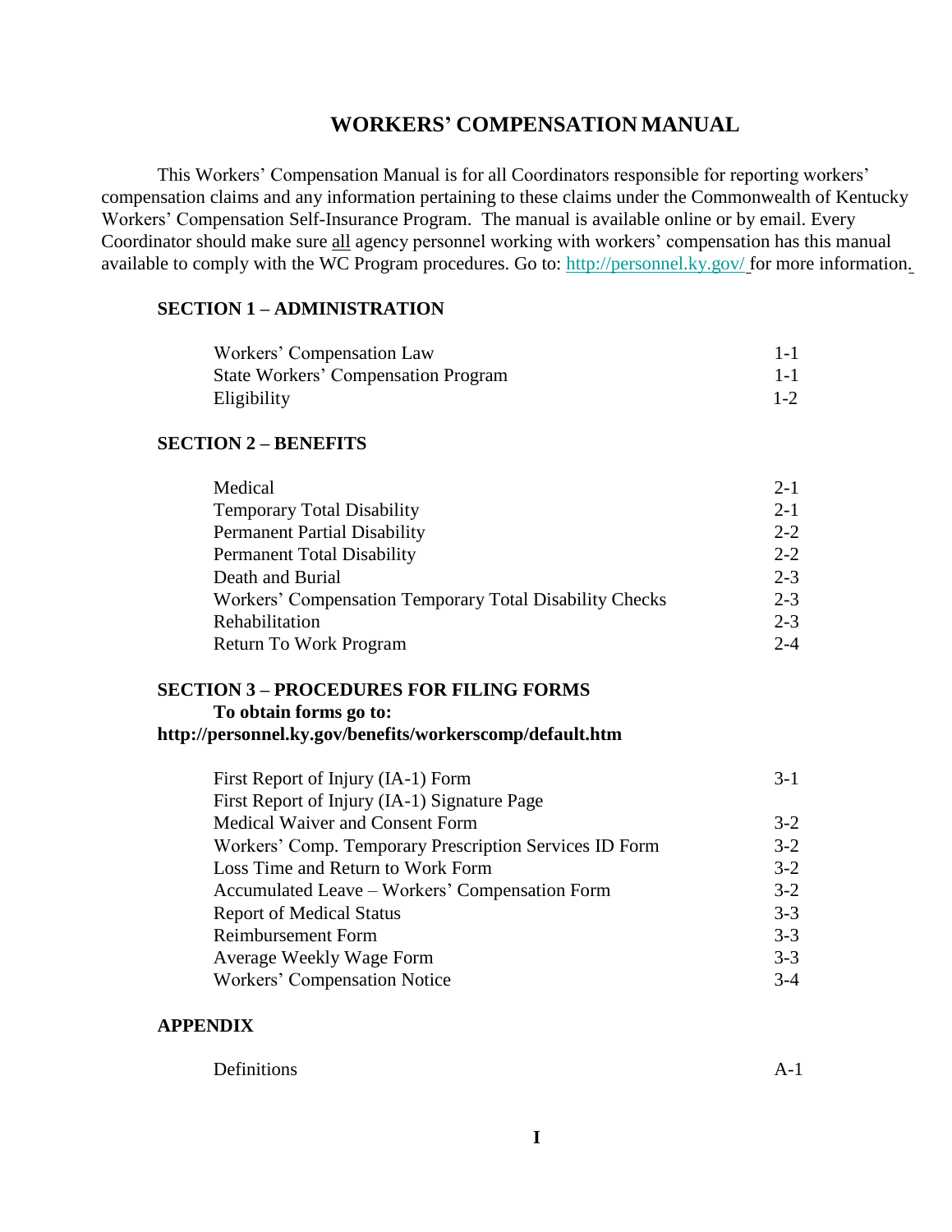## SECTION 1



### ADMINISTRATION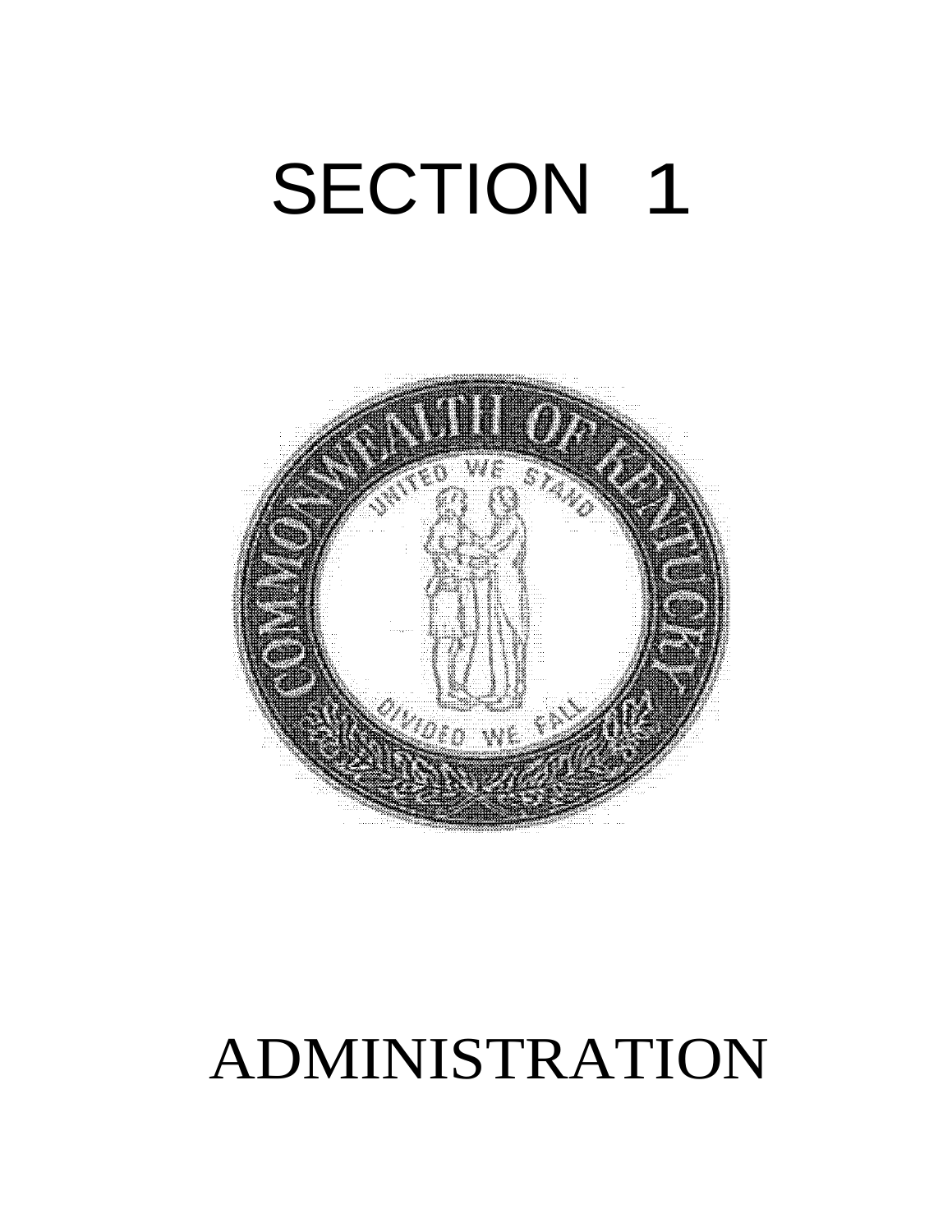#### **SECTION 1 – ADMINISTRATION**

#### **WORKERS' COMPENSATION LAW**

The Workers' Compensation Law (KRS 342) is designed to compensate employees for loss of earning power due to work-related injuries or disease arising out of and in the course of their employment. This coverage includes:

- ƒ Medical
- ƒ Temporary Total Disability
- ƒ Permanent Partial Disability
- ƒ Permanent Total Disability
- ƒ Rehabilitation Services
- ƒ Death and Burial Benefits

NOTE: Refer to Department of Workers' Claims (DWC), Workers' Compensation Guidebook for more information.

#### **STATE WORKERS' COMPENSATION PROGRAM**

On July 1, 1979, the Commonwealth of Kentucky established a Workers' Compensation Self-Insurance Program to be administered by the Personnel Cabinet, Division of Employee Benefits. Claims are processed and reviewed by the State Workers' Compensation Branch along with their third party administrator.

Services provided by the Third Party Administrator include:

- ƒ Investigate all reported injuries to establish compensability.
- ƒ Payment of benefits.
- ƒ Establish reserves.
- ƒ Arrange expert medical examinations.
- ƒ Assist RTW Program in returning injured employees to the workforce.
- ƒ Coordinate Managed Care Plan for medical benefits.
- ƒ Contact Workers' Comp Administrator for authorization of settlements.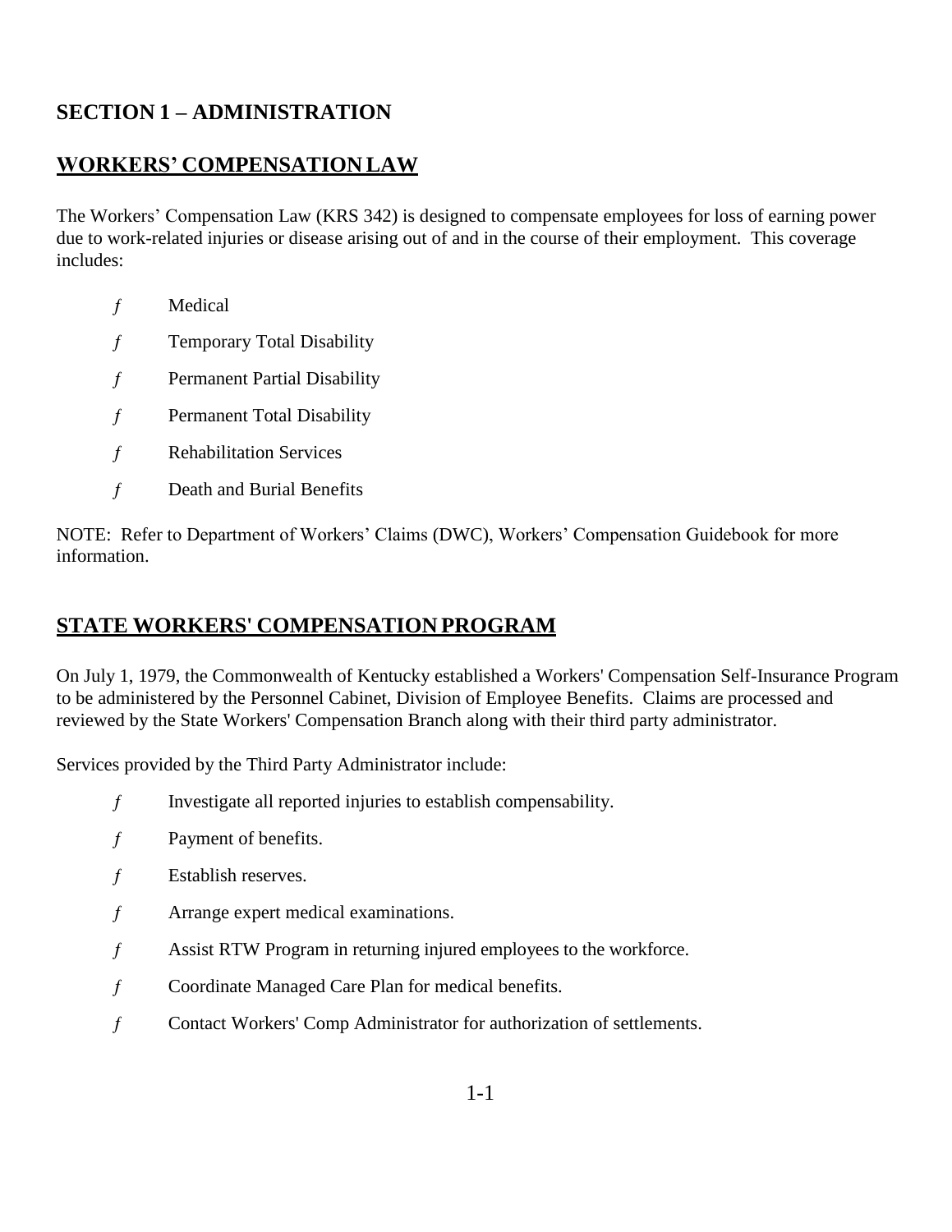#### **ELIGIBILITY**

The Workers' Compensation Self-Insurance Program currently covers:

All State employees (except Transportation Cabinet) Kentucky Community and Technical College System Volunteer Firefighters Pike County Clerk's Office Volunteer Ambulance Personnel Pike County Sheriff's Office Kentucky Lottery Corporation Warren County Clerk's Office The Kentucky Center Warren County Sheriff's Office Murray State University Bluegrass Rape Crisis Center Boone County Clerk's Office Lincoln Trail Advocacy and Support Ctr. Boone County Sheriff's Office Big Sandy Area Child Advocacy Campbell County Clerk's Office Lake Cumberland Children's Advocacy Ctr. Campbell County Sheriff's Office Christian County Clerk's Office Christian County Sheriff's Office Daviess County Clerk's Office Daviess County Sheriff's Office Hardin County Clerk's Office Hardin County Sheriff's Office Fayette County Clerk's Office Fayette County Sheriff's Office Jefferson County Sheriff's Office Kenton County Clerk's Office Kenton County Sheriff's Office Madison County Clerk's Office Madison County Sheriff's Office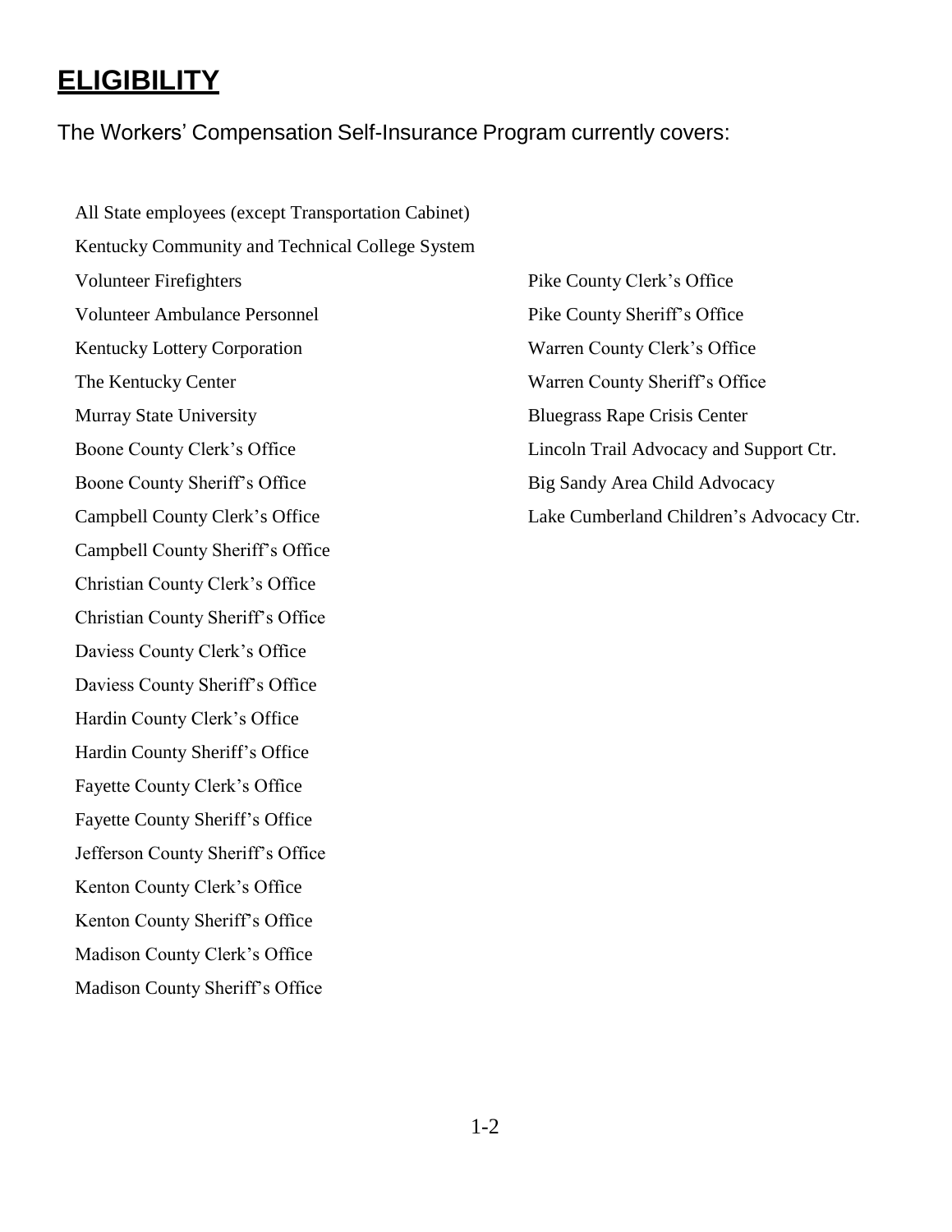# **SECTION 2**



### **BENEFITS**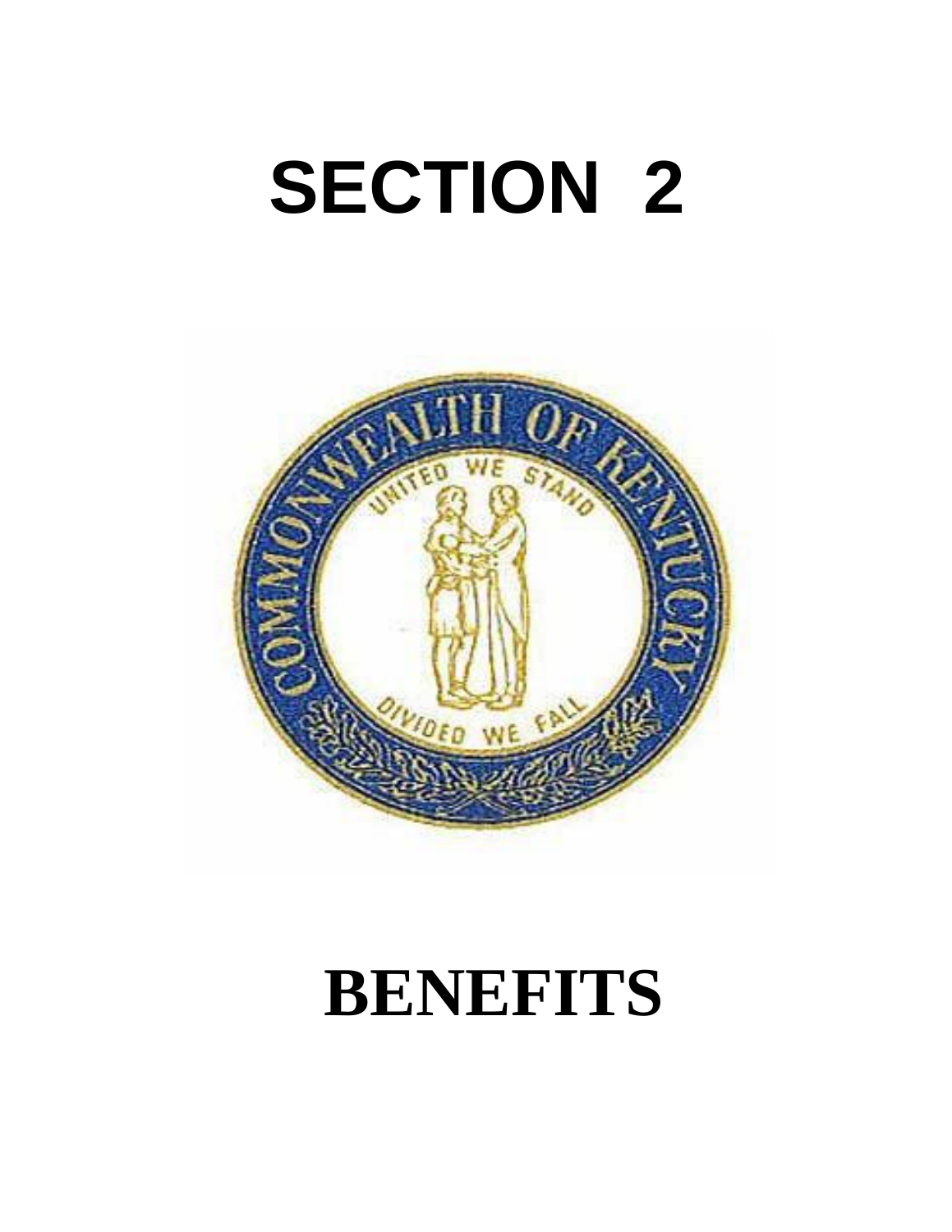#### **SECTION 2 - BENEFITS**

#### **MEDICAL**

An employee who sustains a **compensable** injury or disease is entitled to immediate and continuing medical treatment at the expense of the employer. An employee should not use their health insurance when they are seeking treatment under workers' compensation. The employer shall pay for the cure and relief from the effects of an injury or occupational disease as may be reasonable and necessary at the time of the injury and thereafter during disability. This treatment includes:

- ƒ Medical
- ƒ Surgical and hospital treatment
- $f$  Nursing
- ƒ Medical supplies, surgical supplies and appliances

Requiring employees to make co-payments for treatment of work-related injuries is unlawful. Likewise, medical providers **may not** engage in "balance billing" by charging employees separately for amounts in excess of those set forth in the Kentucky Medical Fee Schedule in the Commonwealth.

#### **TEMPORARY TOTAL DISABILITY BENEFITS**

An employee who sustains a compensable injury or disease and is unable to work after a waiting period of seven (7) days is entitled to income benefits which are calculated at:

ƒ 66 2/3 percent of his average weekly wage, but no more than one hundred percent (100%), or less than twenty percent (20%) of the State's average weekly wage.

The weekly wage benefits for an injury have a **minimum** and **maximum** amount set by the Department of Workers' Claims. The current benefit schedule can be found at:

<http://labor.ky.gov/workersclaims/Pages/Publications.aspx>

Entitlement to these benefits begins on the eighth (8th) day of disability determined by a physician. The first seven-(7) days of disability are payable only if total disability lasts 15 days or more and do not include the date of injury. "Days of Disability" do not refer only to consecutive scheduled workdays, but also includes weekends and holidays.

Temporary total disability benefits usually continue until an employee reaches maximum medical improvement, is released to return to work by a physician, or returns to work, including modified duty - whichever occurs first.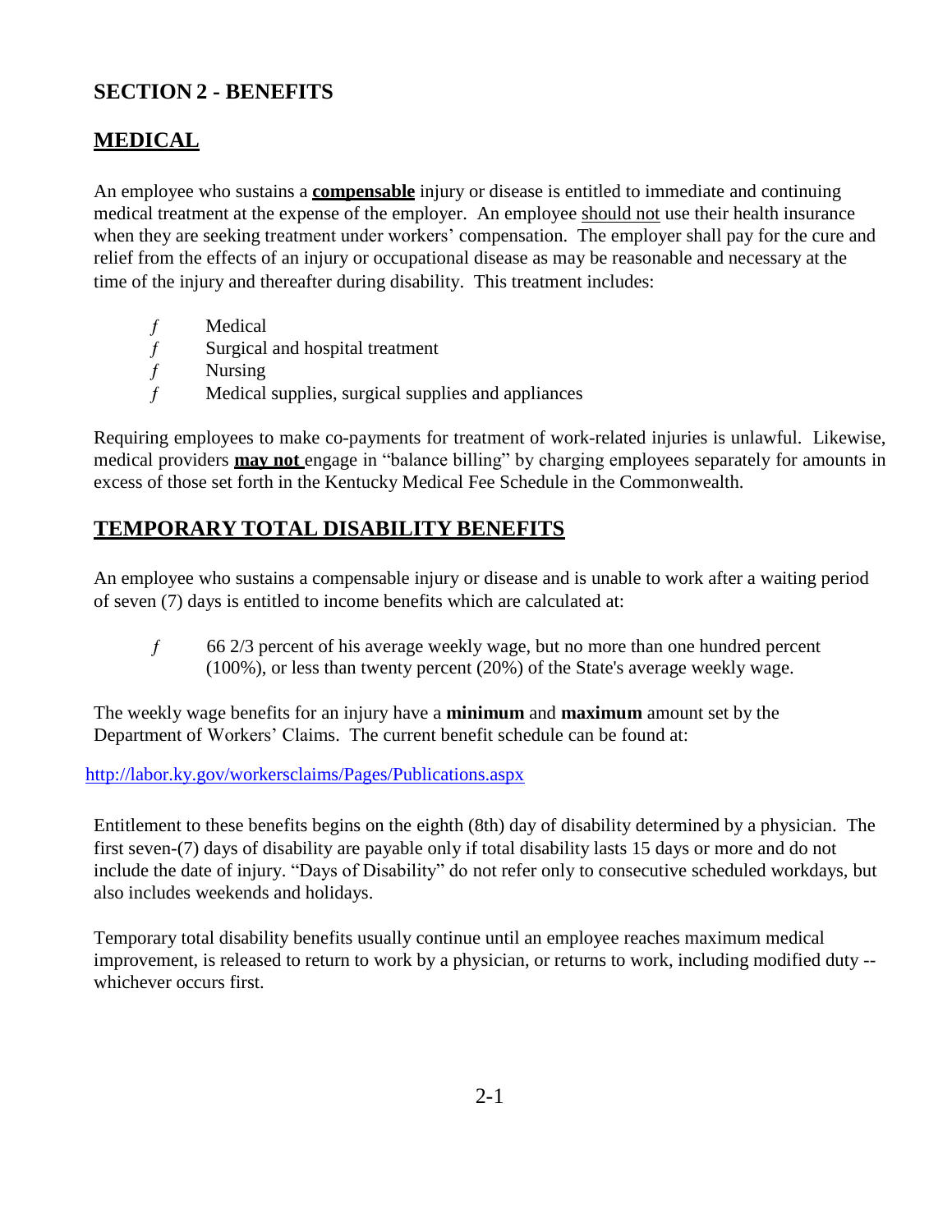#### **PERMANENT PARTIAL DISABILITY**

An employee, who has recovered as much as he/she will from an occupational injury or disease, but still has some permanent impairment which results in a permanent but partial loss of wages or wage earning capacity, is entitled to benefits calculated as follows:

• When an employee **does** return to work at an equal or greater wage, that employee will receive 66 2/3 percent of his/her average weekly wage, but not more than 75 percent of the State's average weekly wage, multiplied by his/her percentage of impairment caused by the injury or disease. Please refer to the DWC's guidebook for further information.

#### **PERMANENT TOTAL DISABILITY**

An employee who has reached maximum medical improvement but still has permanent impairment and restrictions, which prevent him from performing regular employment of the type he was doing before his injury, is entitled to benefits calculated at:

• 66 2/3 percent of his average weekly wage, but not more than one hundred percent (100%) or less than twenty percent (20%) of the State's average weekly wage. Please refer to the DWC's guidebook for further information.

 $2 - 2$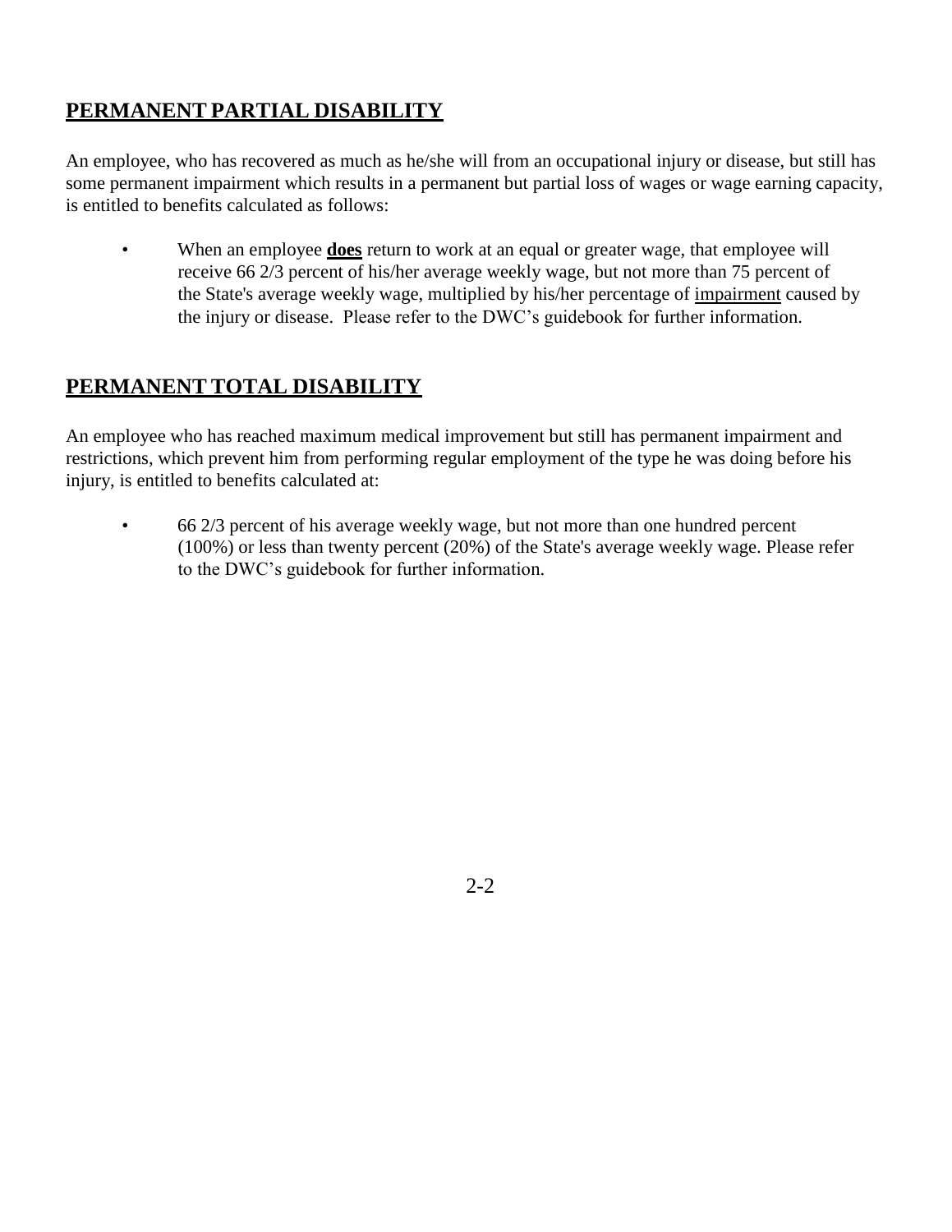#### **DEATH AND BURIAL BENEFITS**

If death of employee occurs within four (4) years from date of injury as a direct result of the injury, a lump sum payment to the estate will be made, from which burial expenses are to be paid.

#### **WORKERS' COMPENSATION TEMPORARY TOTAL DISABILITY CHECKS**

According to 101 KAR 2:140 Section 4(2), the employee's absence due to illness or injury for which Workers' Compensation benefits are received for lost time, accumulated leave may be utilized to the extent of the difference between such benefits and the employee's regular salary. Please refer to the link below for further guidance at:

#### <http://personnel.ky.gov/stemp/emphb/wrkrcomp.htm>

Under no circumstances should an employee receive more pay than his normal salary for that period. The payroll officer is responsible to ensure that this does not occur. Upon receipt of the Workers' Compensation check, the payroll officer would determine if the employee was entitled to receive the check by the following guidelines:

- 1. If the employee utilized leave for the entire period, the Workers' Compensation check would be signed over to the State to reinstate leave. To determine the number of hours to reinstate, the payroll officer would divide the Workers' Compensation check by the employee's hourly wage rate and reinstate that number of hours to the employee's leave balance.
- 2. If the employee was placed on leave without pay (LWOP) for the entire period, the employee would be entitled to receive the entire Workers' Compensation check.
- 3. If the employee utilized leave and was also placed on leave without pay for a portion of the period, the Workers' Compensation check and the employee's payroll check would be added together to determine if the total would exceed the employee's normal salary.
	- a. If the two (2) checks do not exceed the employee's normal salary, the employee is entitled to receive both checks.
	- b. If the two (2) checks exceed the employee's normal salary, the amount in excess of the normal salary must be paid back to the State to reinstate leave. The amount in excess is divided by the employee's hourly wage to obtain the number of hours of leave to reinstate to the employee's leave balance.

#### **REHABILITATION**

An employee who sustains an injury under Workers' Compensation shall be entitled to prompt medical rehabilitation services for whatever period of time necessary to accomplish physical rehabilitation goals, which are feasible, practical, and justifiable. If he/she is unable to perform work which he/she has previous training or experience, he/she shall be entitled to such vocational rehabilitation services, including retraining and job placement per KRS 342.710.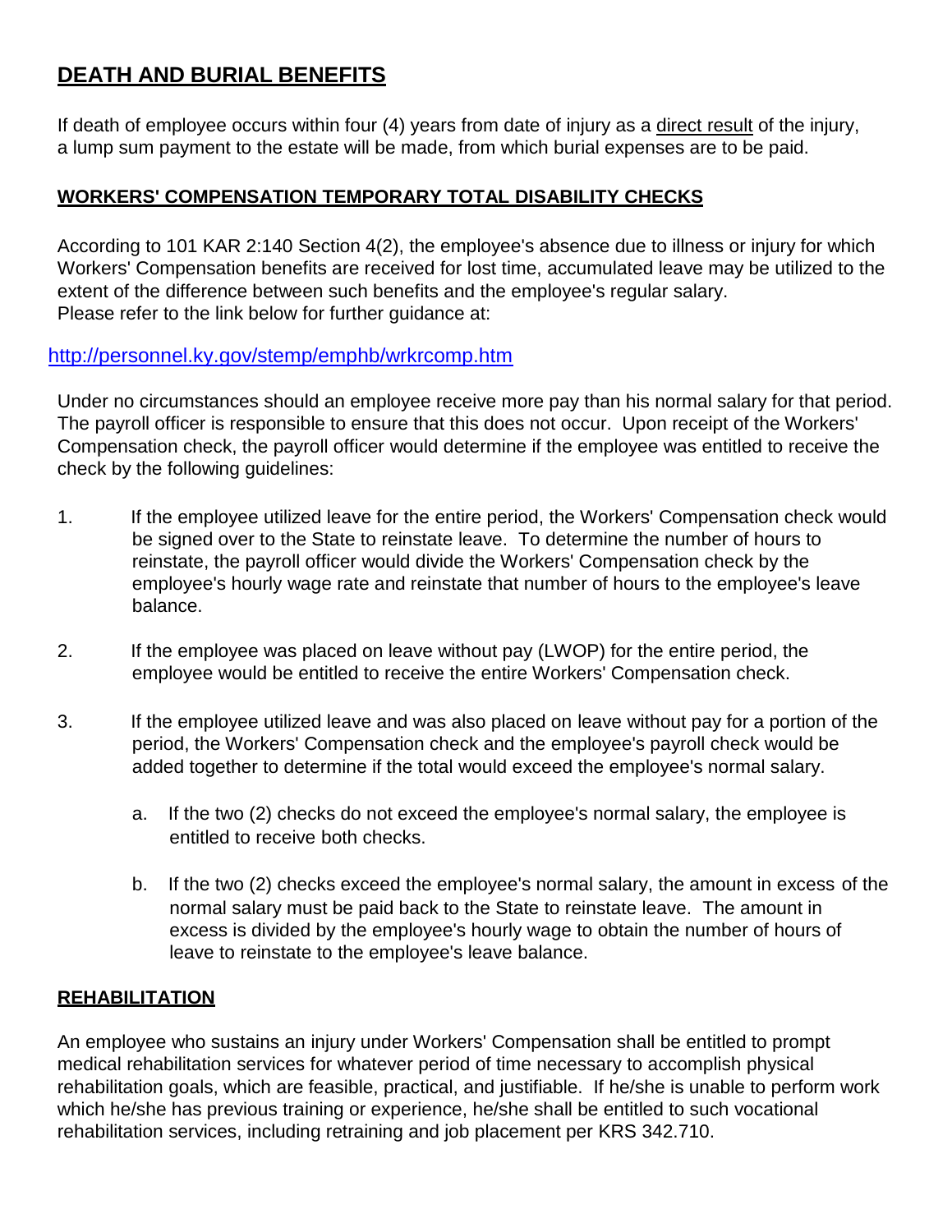#### **RETURN-TO-WORK (RTW) PROGRAM**

The Personnel Cabinet has a RTW Branch with a Certified Rehabilitation Counselor/Certified Case Manager to implement the RTW Program with all employees off on Temporary Total Disability.

Responsibilities of the RTW Program include:

- Working with each agency covered under the Workers' Compensation Program to coordinate an early return to work for employees with a work-related injury. The program is designed to minimize lost time from work.
- Working with employers to modify the work environment to meet physical restrictions ordered by physicians during recovery, and to assist employers with providing specific modified duty programs.
- Coordinating services with rehabilitation nurses and claim adjusters to determine the extent of the restrictions, length of projected recovery and to work with employers to provide a successful return to modified duty and full duty work
- Work with the State Safety Program and Workers' Compensation Administrator to prevent injuries and to provide proactive management of workers' compensation claims.
- Participating in the Executive Safety Advisory Committee

It is extremely important that each agency make an extra effort to return injured workers to the job. In 1990, the Americans with Disabilities Act (ADA) was enacted and it is becoming more important than ever to meet the employee's restrictions and provide job modifications for employees with disabilities. For more information on the RTW Program visit:

<http://personnel.ky.gov/programs/return2work.htm>

#### **"It is usually in the patient's best interest to remain in the workforce."\***

**\***Source: American Medical Association's A Physician's Guide to Return to Work-2005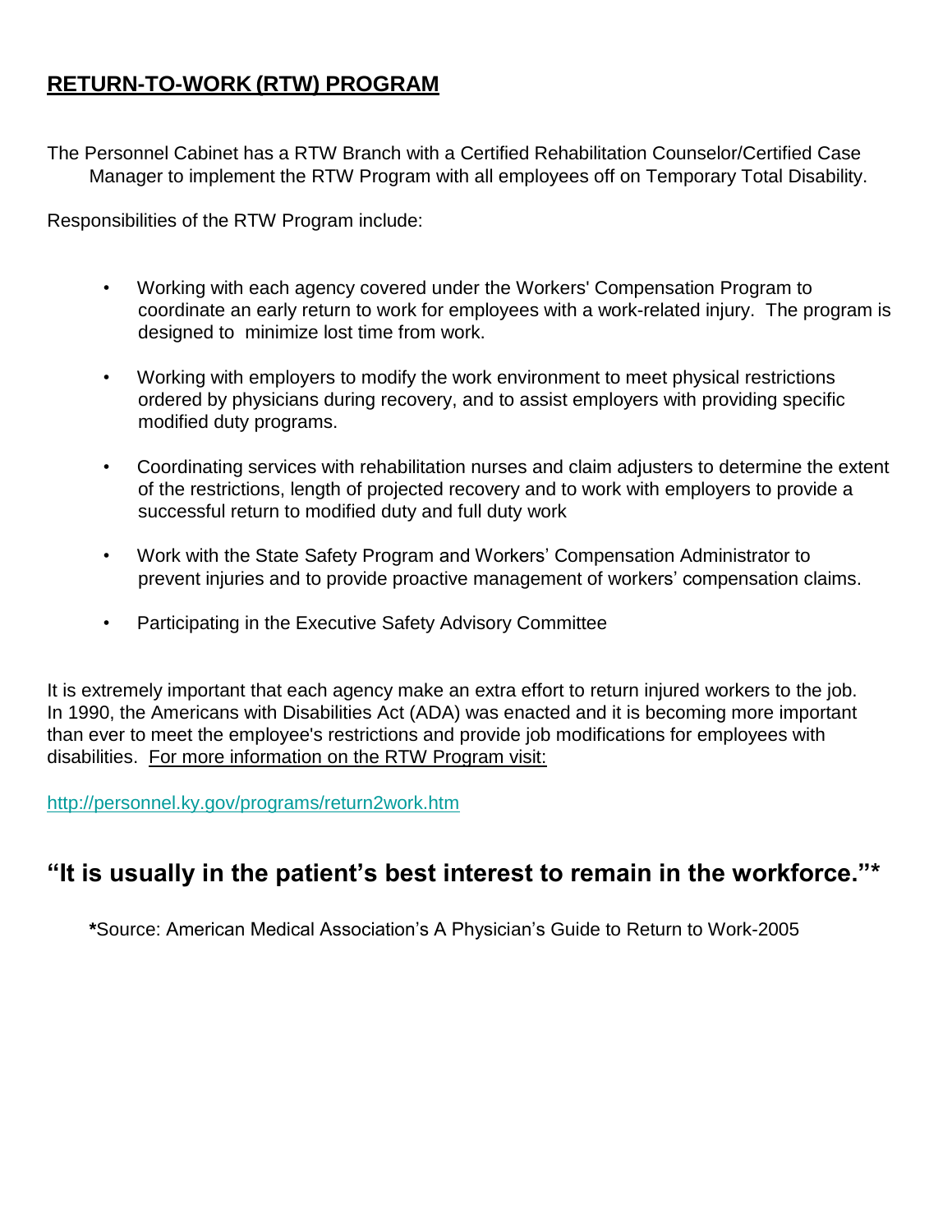# **SECTION 3**



### **PROCEDURES FOR FILING FORMS-AVAILABLE ON WEBSITE AT:**

**<http://personnel.ky.gov/benefits/workerscomp/default.htm>**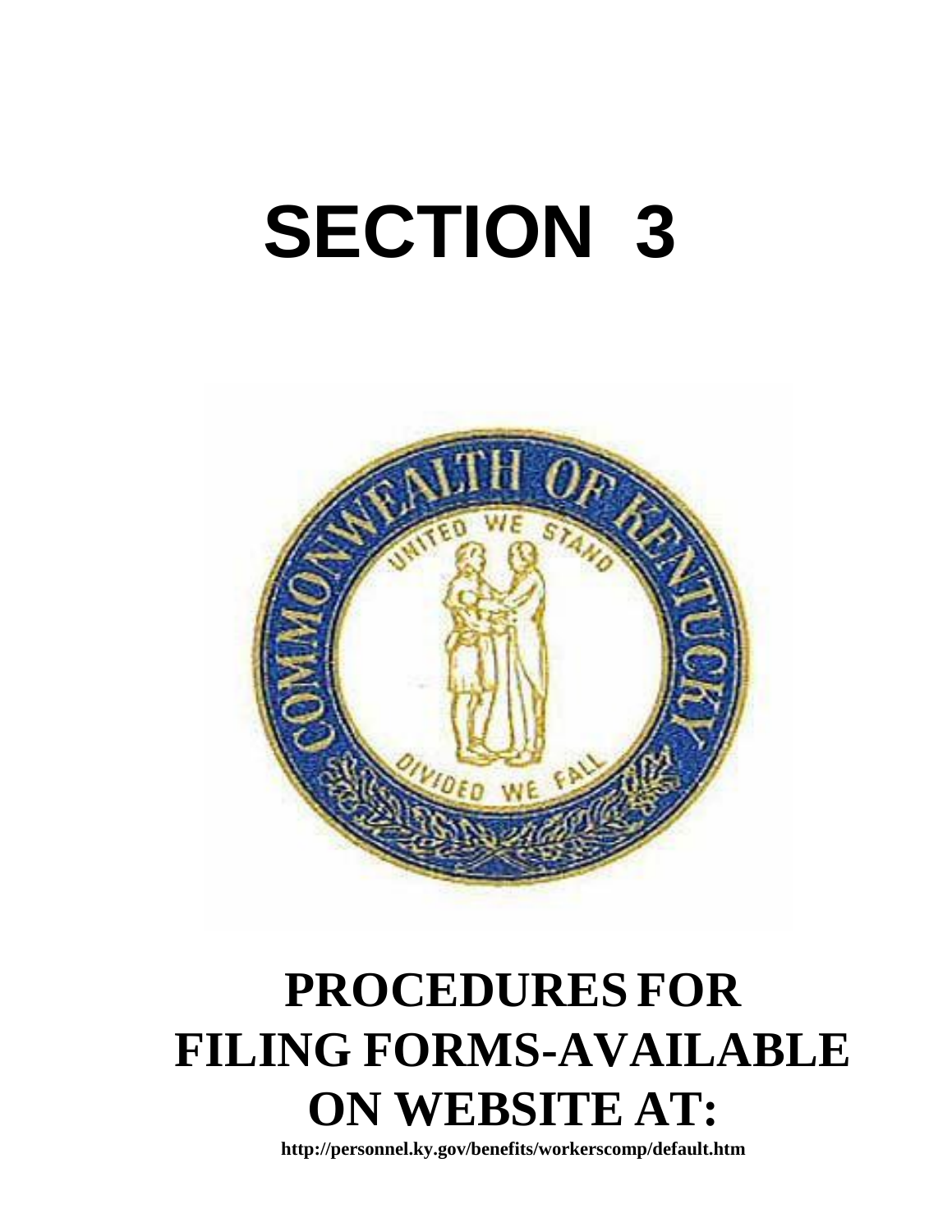#### **SECTION 3 - PROCEDURES AND FORMS**

**EFFECTIVE 8/15/2005:** CCMSI, Inc is the third party administrator for the Commonwealth. CCMSI toll free number for adjusters and nurses is 1-866-320-8456, Fax: 502-426-9510. The Commonwealth began utilizing a Managed Care Plan (MCP) 10/1/2005 per KRS 342- 020, for workers' compensation medical benefits. This is a health care system that employs a network of "gatekeeper" physicians who provide referrals to specialists when needed. Injured employees must treat within the MCP with some exceptions for emergency care and may seek a second opinion "out-of-network" when surgery is recommended. Each agency is responsible for posting and distributing information regarding the MCP to their employees. County Postings are available at:

<http://personnel.ky.gov/emprel/workerscomp/default.htm>

#### **FIRST REPORT OF INJURY OR ILLNESS (IA-1)**

For Workers' Compensation benefits, there is only one requirement of the employee--to "notify his/her supervisor as soon as practicable after happening thereof" (KRS 342-185). When a supervisor has knowledge of a work-related injury or illness or *alleged injury or illness* to one of his employees, it is his/her responsibility to obtain all pertinent information and complete a First Report of Injury (IA-1) form. The supervisor responsible will enter the IA-1 online for submission directly to the Workers' Compensation Branch at: https://secure.kentucky.gov/personnel/workerscomp/default.aspx. For employers that have limited internet access only, the Workers' Compensation Branch call in line will continue to be available. The reporting time is Monday through Friday from 8:00 AM to 4:30 PM EST at either (502) 564-6846 or (502)564-6847 or toll free at 1-888-860-0302. If the injury occurs during the evening hours or on the weekend the injury may be reported immediately online or at the beginning of the next working day. The Claim Number will be emailed to your agency for your record. Even if the employee does not plan to visit a doctor, it is still important to report a First Report of Injury (IA-1). This must be completed "within three (3) working days", (KRS 342.038), after the injury due to the time requirement on making the first payment to the employee. This requirement cannot be met if the injury report is not received promptly. Failure to comply with this statute can result in a fine being levied of up to \$1,000.00 for each occurrence. The First Report of Injury (IA-1) must be submitted by the supervisor (or designee) immediately after notification of injury. The First Report of Injury (IA-1) must be complete and thorough. Give specifics:

i.e., right arm or left arm, upper back or lower back, etc. Each question must be answered completely and accurately. Please call in the event of a serious injury or fatality.

It is unlawful to knowingly make a misrepresentation of a material fact to obtain workers' compensation benefits. Likewise, it is unlawful to misrepresent important facts to avoid responsibility under the law. Through its Insurance Fraud Unit, the Department of Insurance actively investigates and prosecutes workers' compensation fraud. Violations may result in civil fines and criminal procedures.

#### **First Report of Injury (IA-1) Signature Page**

All employees reporting a work related injury must sign this signature page when the submitted form is completed. By signing this page, employees acknowledge they understand it is unlawful to file a fraudulent workers' compensation claim.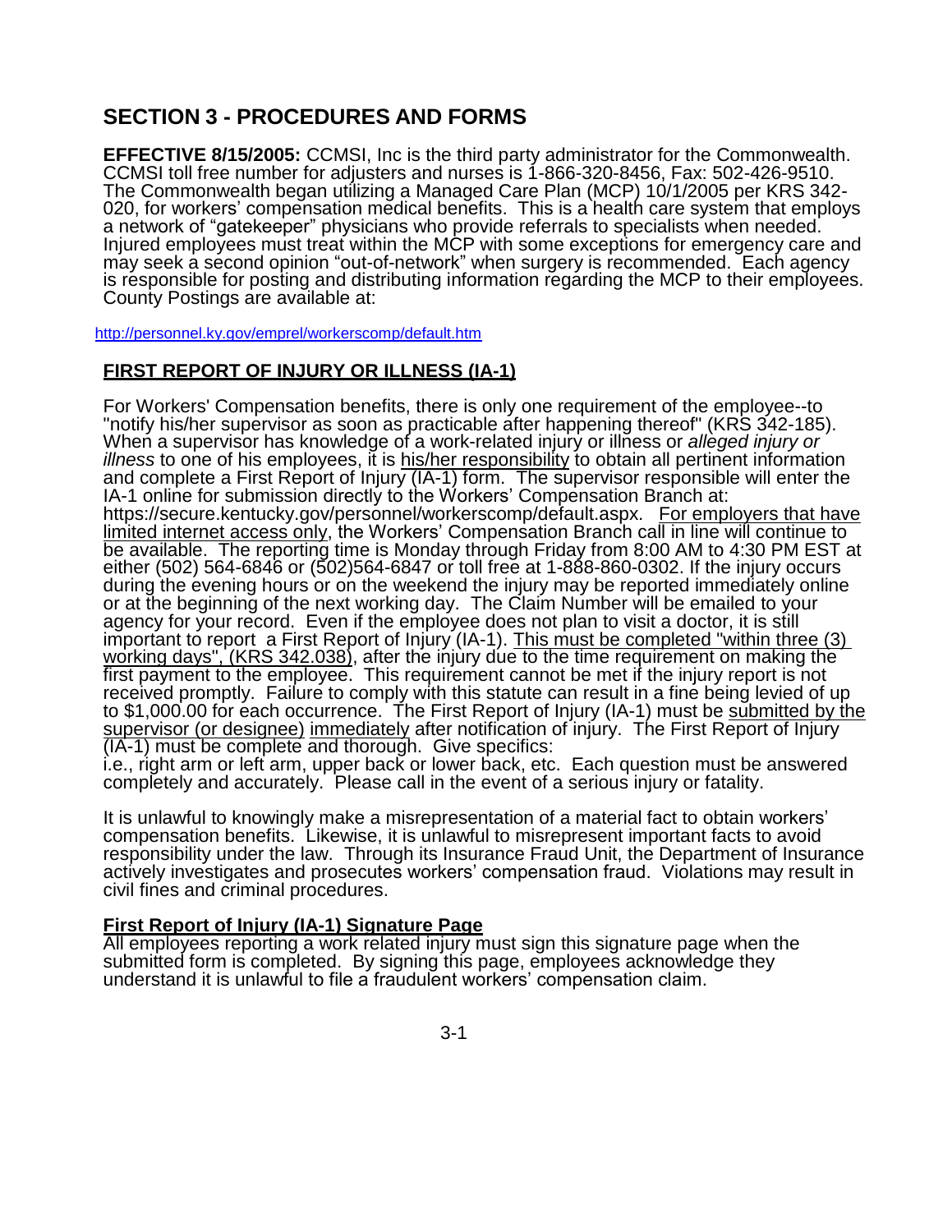#### **MEDICAL WAIVER AND CONSENT FORM (FORM 106)**

Form 106 was adopted in April 1986 and must be completed by the employee and submitted along with the First Report of Injury (IA-1). This form allows workers' compensation to obtain medical documentation on the employee's injury. The employer is entitled to a signed release of medical information when an employee reports a work-related injury or disease. Any medical bills received by the employer should be sent to the Workers' Compensation Program's third party administrator: **CCMSI, Inc. P O Box 43909 Louisville Kentucky 40253, 1-866-320-8456.**

Form 106 was recently revised in April 2003, to assist health care providers to comply with the federally mandated Health Insurance Portability and Accountability Act (HIPPA).

#### **WORKERS' COMPENSATION TEMPORARY PRESCRIPTION SERVICES ID FORM** –

May be given to injured employees at time of injury to fill related prescriptions. This form must be presented to your pharmacist when you fill your initial prescription(s).

#### **LOSS TIME AND RETURN TO WORK FORM**

Form WCF-1 must be completed by the supervisor and submitted **immediately** when one of the following occurs in order for employees to receive their lost time benefits in a timely manner:

- When an injured employee loses time from work due to a work-related injury.
- When an injured employee returns to work.
- At the time of death of an injured employee.

#### **ACCUMULATED LEAVE - WORKERS' COMPENSATION FORM**

According to 101 KAR 2:140 Section 4 (2), the employee's absence due to illness or injury for which Workers' Compensation benefits are received for lost time, sick leave may be utilized to the extent of the difference between such benefits and the employee's regular salary.

To use accumulated leave for a Workers' Compensation injury, the employee must remit his/her Workers' Compensation check to the agency by completing an Accumulated Leave - Workers' Compensation form prior to receiving accumulated leave. This form **must be signed** by the employee, witnessed, and forwarded to the payroll officer for their records.

3-2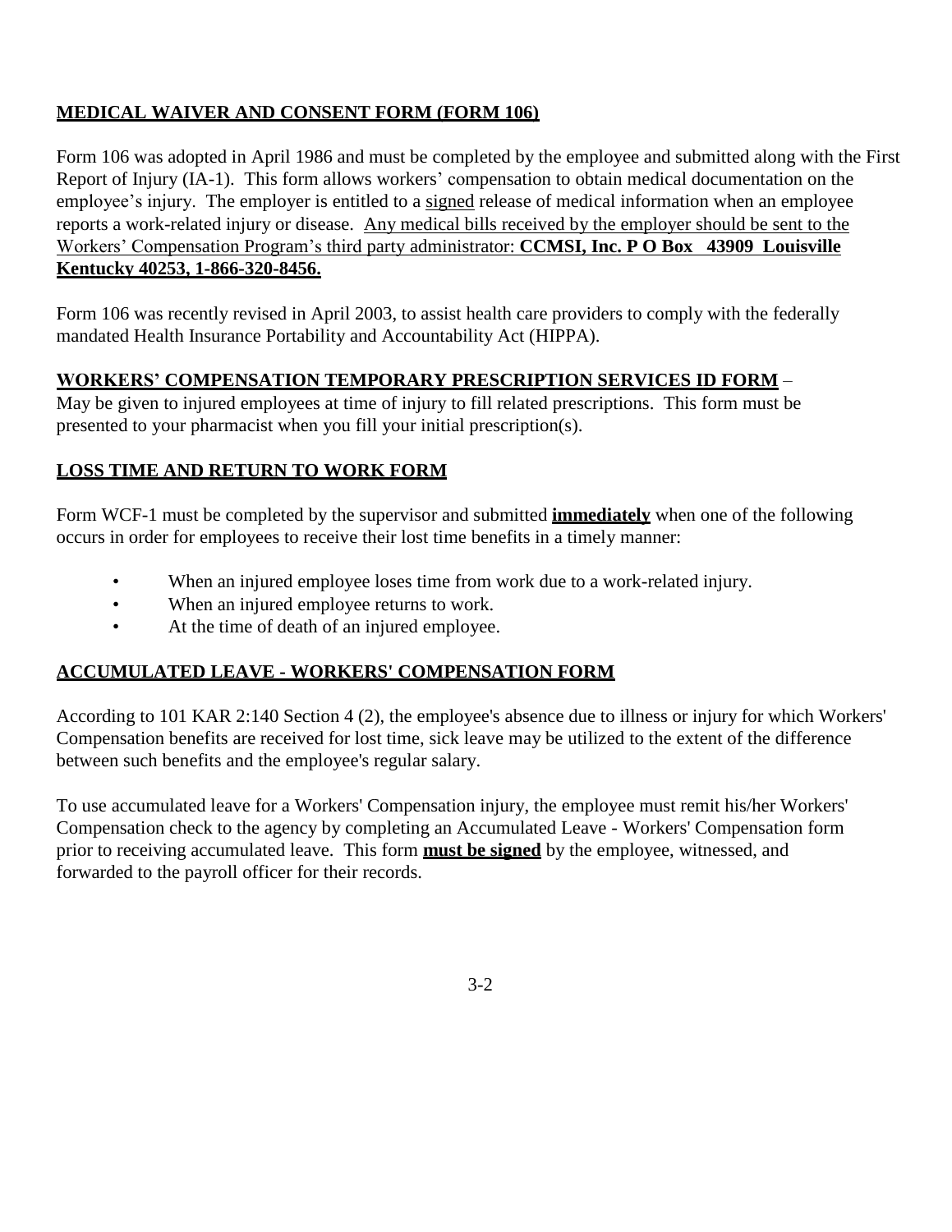#### **REPORT OF MEDICAL STATUS FORM**

The Report of Medical Status Form (WCF-5) was adopted by the Workers' Compensation Office in October 1994, and should be issued at the time the First Report of Injury (IA-1) is completed or as soon as practicable, if the employee intends to seek medical treatment. This form must be issued to the employee prior to their first doctor's appointment. The employer is responsible for completing the first section of the form titled, "To Be Completed By Employer". The physician will then complete the remaining sections of the form and return it to the employee. Once the physician has completed the form, the employee should return the completed form to their employer. **The employer will then securely email/fax the completed form to the Workers' Compensation Office.** It is imperative that each injured employee receive this form **before** they go to the doctor's office. With the proper completion of this form, this office can better monitor the treatment of each injured employee.

**REIMBURSEMENT FORM** - Employees requesting reimbursement for eligible out-of-pocket expenses should use the Request for Payment For Services or Reimbursement Form 114 adopted by the Office of Workers' Claims.

**AVERAGE WEEKLY WAGE FORM** – This form should be completed by the employer when requested and **includes all paid leave**. In most instances, an employee's AWW is calculated by using the highest wages paid during a 13 week period in the year before the injury occurred. If the employee has not worked 52 weeks, a "like employee's" wages should be used. Overtime is included, but only at the regular hourly wages. These earnings for the highest quarter are then divided by 13 and the result is the employee's AWW. Questions regarding this form should be forwarded to the Workers' Compensation Branch.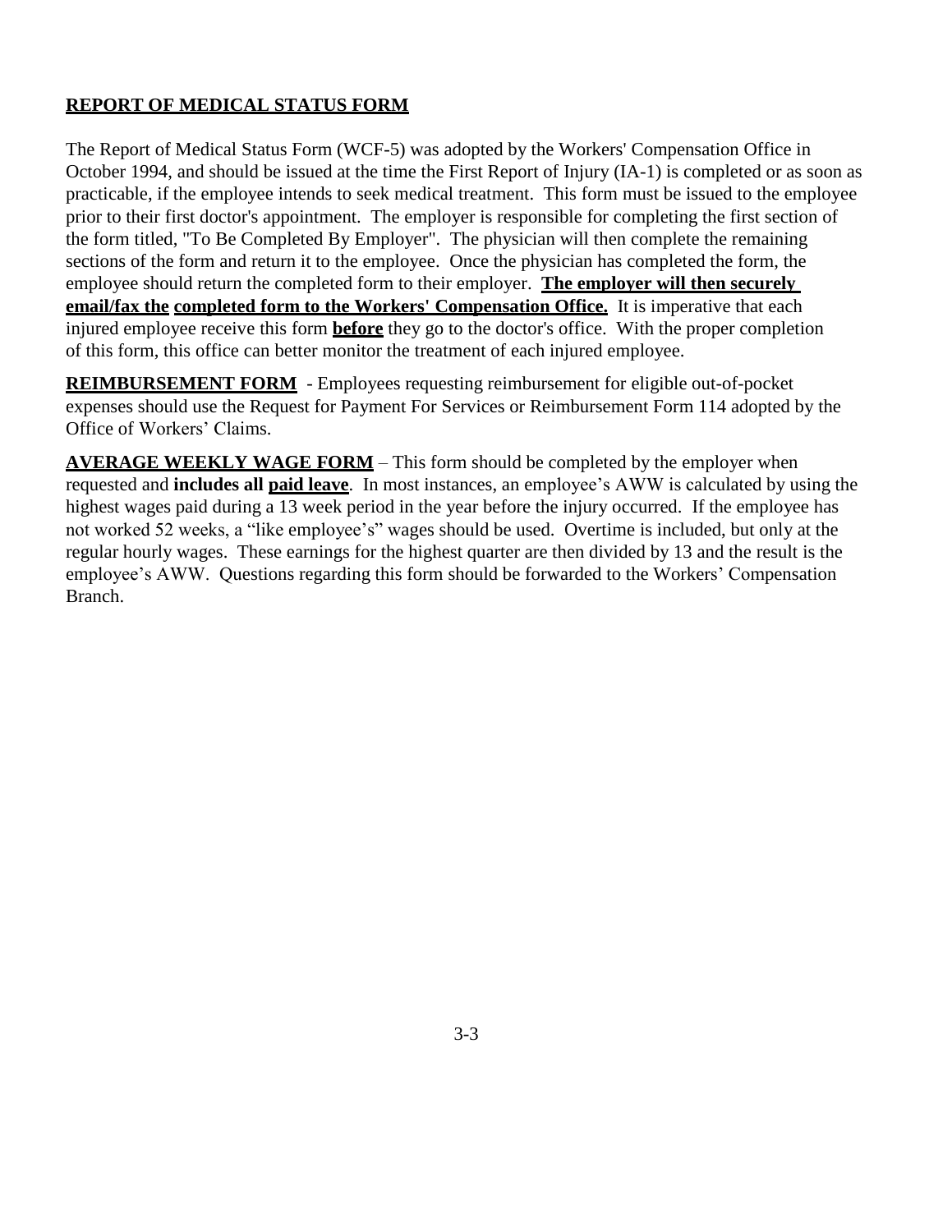#### **COMMONWEALTH OF KENTUCKY WORKERS' COMPENSATION NOTICE**

Employees of this business are covered by the Kentucky Workers' Compensation Act (KRS Chapter 342). Conspicuous posting of the Notice is required by law. Effective 8/15/2005:

| <b>Employer Name:</b><br>Address:                                     | Commonwealth of Kentucky<br>501 High Street, 3rd Floor<br>Frankfort, KY 40601                 |
|-----------------------------------------------------------------------|-----------------------------------------------------------------------------------------------|
| <b>Workers Compensation TPA:</b><br><b>Policy Number:</b><br>Address: | CCMSI, Inc. (effective $8/15/2005$ )<br>Self-Insured<br>P O Box 43909<br>Louisville, KY 40253 |
| Telephone:<br><b>Contact Person:</b>                                  | $(866)$ 320-8456<br>Mary Carney                                                               |

**EMPLOYEES: IF INJURED – NOTIFY your supervisor IMMEDIATELY; when possible, notice should be in writing. FAILURE to notify your supervisor could result in denial of benefits. OBTAIN MEDICAL CARE. Your employer must pay for ALL NECESSARY MEDICAL CARE to treat a workplace injury.**

**If the employer is enrolled in an approved Managed Care Plan employee selection of physicians is LIMITED to the Approved Provider Network, except in certain emergencies. FOR INJURIES REQUIRING CONTINUING CARE the EMPLOYEE MUST DESIGNATE A TREATING PHYSICIAN, a Form 113 will be furnished by your employer or its insurance carrier for this purpose.**

**This employer is participating in a Managed Care Plan for medical care effective 10/1/2005. For information regarding participating physicians call 1-866-361-6899.**

**DISABILITY BENEFITS to replace wages lost due to a workplace injury are payable under the Workers' Compensation Act after seven (7) days of disability. A CLAIM MUST BE filed with the Office of Workers' Claims WITHIN TWO YEARS of the date of injury, or last payment of temporary total disability benefits for continuing benefits.**

**NEED ASSISTANCE? Contact your employer's claim representative or Workers' Compensation Branch, Personnel Cabinet at 1-502-564-6847. If your question about workers' compensation is not resolved, call THE KENTUCKY OFFICE OF WORKERS' CLAIMS AT 1-800-554-8601 to speak to an Ombudsman or Workers Compensation Specialist.**

#### **EMPLOYER SUPERVISORS – NOTIFY MANAGEMENT IMMEDICATELY OF ALL INJURIES SO THAT A TIMELY REPORT CAN BE MADE AS REQUIRED BY LAW.**

#### AN EQUAL OPPORTUNITY EMPLOYER M F D

Revised 9/07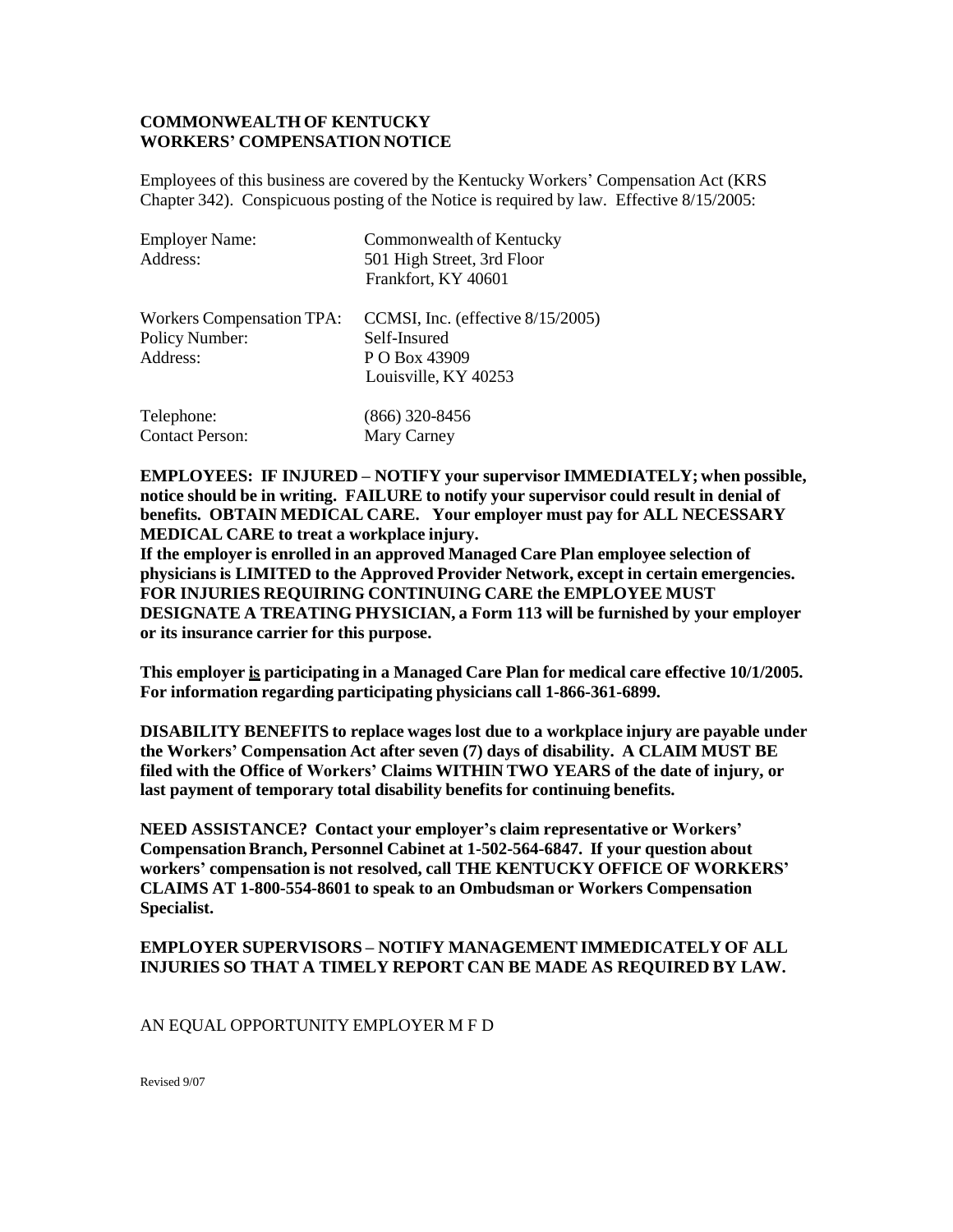## APPENDIX



### DEFINITIONS